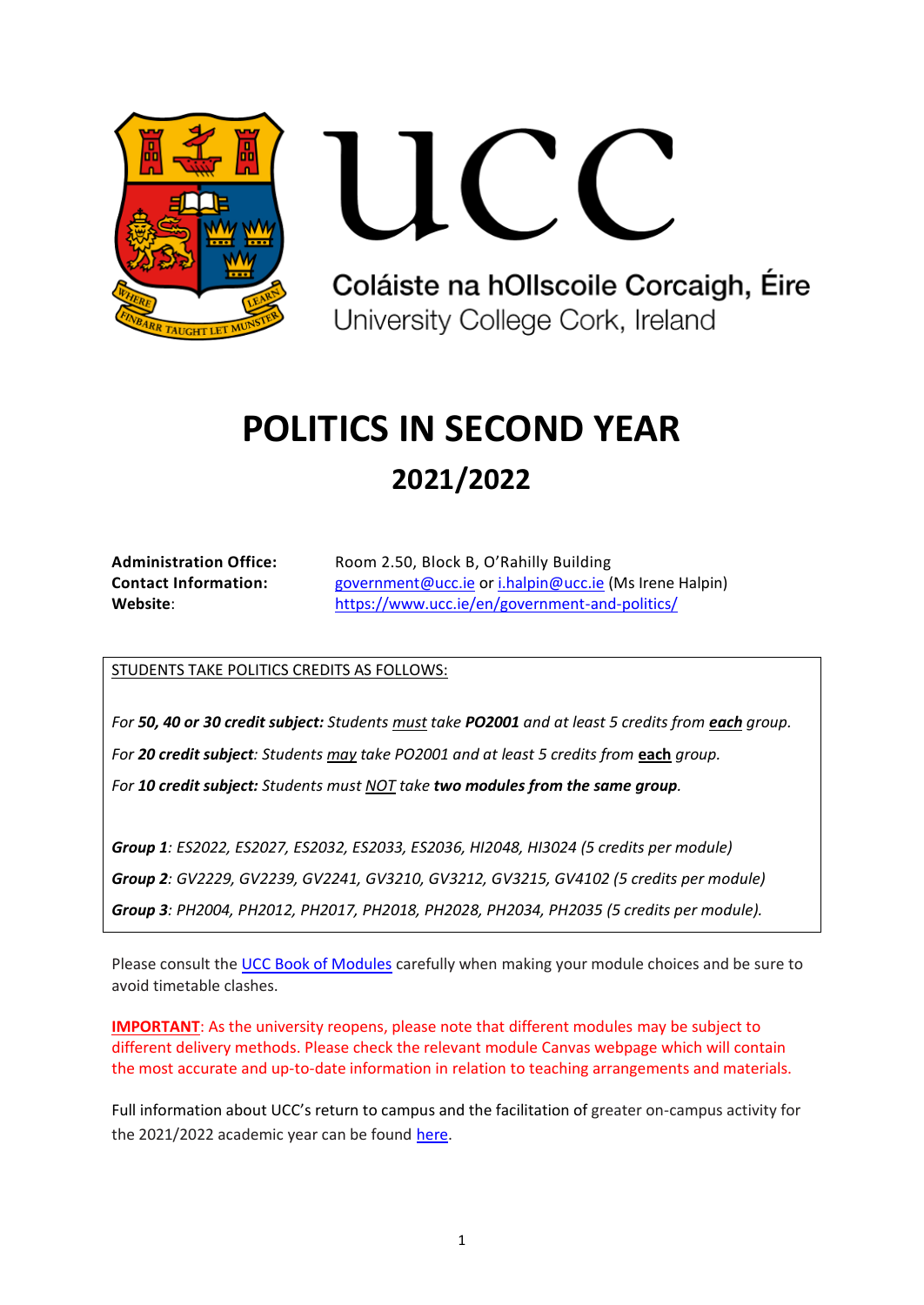# **FIRST SEMESTER MODULES**

# **PO2001 - Political Analysis [COMPULSORY for 30 credits and above]**

*Lecturers*: Dr Jason Dockstader (Department of Philosophy), Dr Mike Cosgrove (School of History) and Dr Richard Milner (Department of Government and Politics).

*Module Objective*: Develop critical awareness of different approaches to the study of politics.

#### *Module Schedule*:

| Week 6-17 | Wednesday | 12:00 - 13:00 | C WGB G08     |
|-----------|-----------|---------------|---------------|
| Week 6    | Thursday  | 12:00 - 13:00 | C CPB $LGS2*$ |
| Week 7-17 | Thursday  | 12:00 - 13:00 | C CPB $LS51*$ |

# **ES2027 - Comparative European Politics I**

*Lecturer:* Ms. Katherine McGarry, European Studies, School of History.

*Module Objective*: To introduce key concepts, theories and issues involved in the study of Comparative European Politics.

#### *Module Schedule:*

| $\overline{\phantom{0}}$<br>ANX<br>1.OC<br>١N<br>w<br>к<br>n-<br>$\overline{\phantom{a}}$<br>. к<br>uu<br>$\sim$<br>_____ |
|---------------------------------------------------------------------------------------------------------------------------|
|---------------------------------------------------------------------------------------------------------------------------|

#### **ES2036 - Institutions of the European Union**

*Lecturer:* Ms. Katherine McGarry, European Studies, School of History.

*Module Objective*: To analyse the evolving composition, functions, powers and significance of key European Union Institutions; to reflect upon related questions for contemporary Europe.

#### *Module Schedule*:

| 18.00<br>101<br>$16.00 -$<br>Week 6<br>Wednesday<br>n-<br>١C |
|--------------------------------------------------------------|
|--------------------------------------------------------------|

#### **HI3024 - Northern Ireland**

*Lecturer:* Mr. Gabriel Doherty, School of History.

*Module Objective*: To teach the fundamentals of the history of Northern Ireland.

|  | Week<br>n- . | /ednesdav<br>w | 16.00<br>.4.00<br>16<br>Δ. | w<br>'W |
|--|--------------|----------------|----------------------------|---------|
|--|--------------|----------------|----------------------------|---------|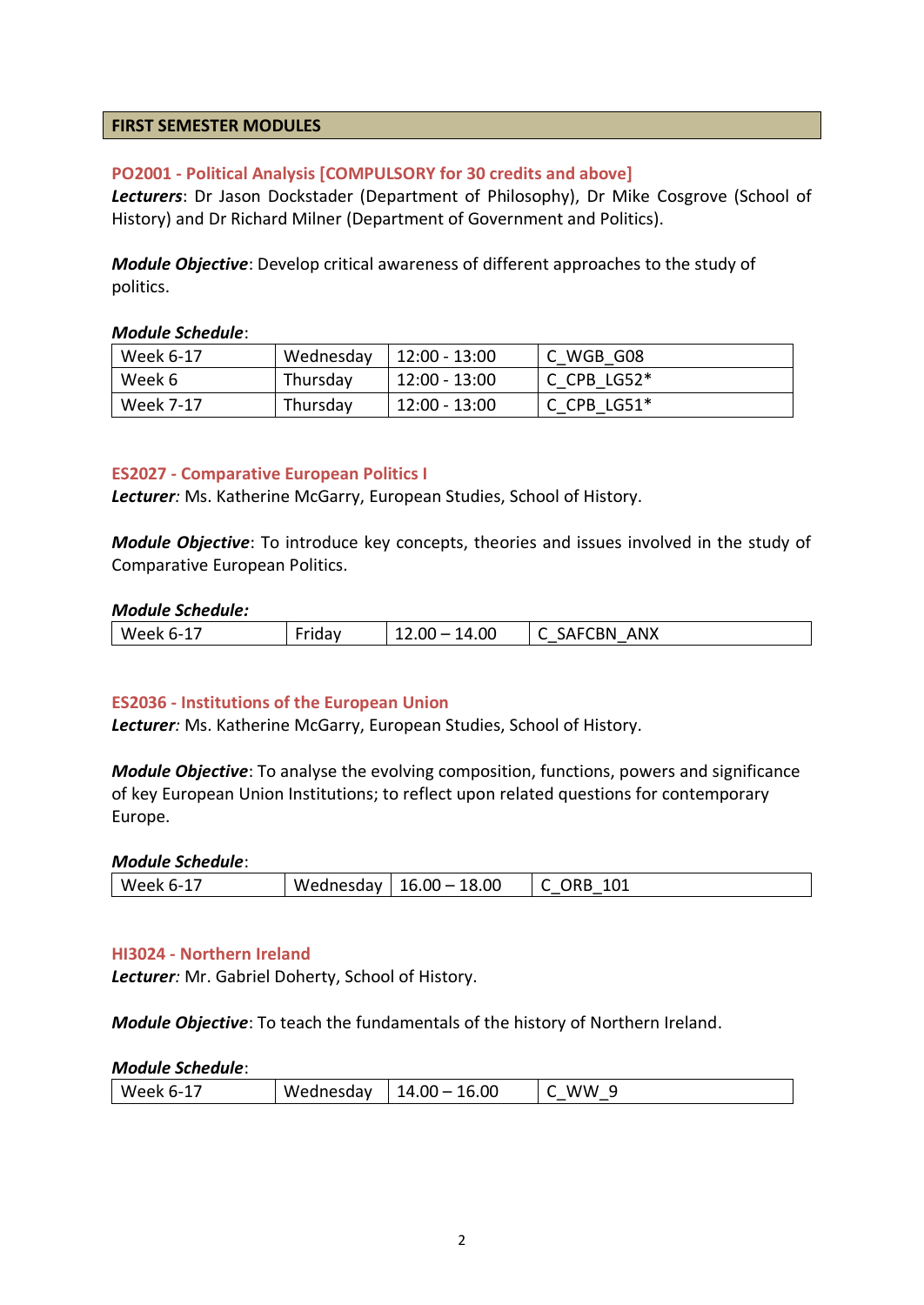# **GV3212 - Political Economy -Trade**

*Lecturer:* Dr Theresa Reidy, Department of Government and Politics.

*Module Objective*: To develop an appreciation for the theories and practices of international political economy.

#### *Module Schedule*:

| Week 6-17 | Monday | $09.00 - 10.00$ | Boole 4    |
|-----------|--------|-----------------|------------|
| Week 6-17 | Monday | $10.00 - 11.00$ | C ELECT L1 |

# **GV3215 - Politics of the USA**

*Lecturer:* Dr Laurence Davis, Department of Government and Politics.

*Module Objective*: The chief aim of this module is to acquaint students with the essential features of United States government and politics.

# *Module Schedule*:

| 18.00<br>16.00<br>ww<br>W.<br><b>Week</b><br>iesdav<br>$\overline{\phantom{a}}$<br>∽- |
|---------------------------------------------------------------------------------------|
|---------------------------------------------------------------------------------------|

# **GV4102 - Gender Perspectives on Politics**

*Lecturer:* Dr Fiona Buckley, Department of Government and Politics.

*Module Objective*: To address differing perspectives in political science.

#### *Module Schedule*:

| .3.00<br>i18<br>П<br>w<br>w<br>′ – H<br>IV.<br>$\overline{\phantom{a}}$<br>∽-<br>----<br><b>. .</b> |
|-----------------------------------------------------------------------------------------------------|
|-----------------------------------------------------------------------------------------------------|

# **PH2004 - An Introduction to Political Philosophy**

*Lecturer*: Dr Vittorio Bufacchi, Department of Philosophy.

*Module Objective*: To familiarise students with philosophical approaches to social and political questions.

| Week 6-17 | Monday  | $11.00 - 12.00$ | Kane B10A |
|-----------|---------|-----------------|-----------|
| Week 6-17 | Tuesdav | $13.00 - 14.00$ | Kane B10A |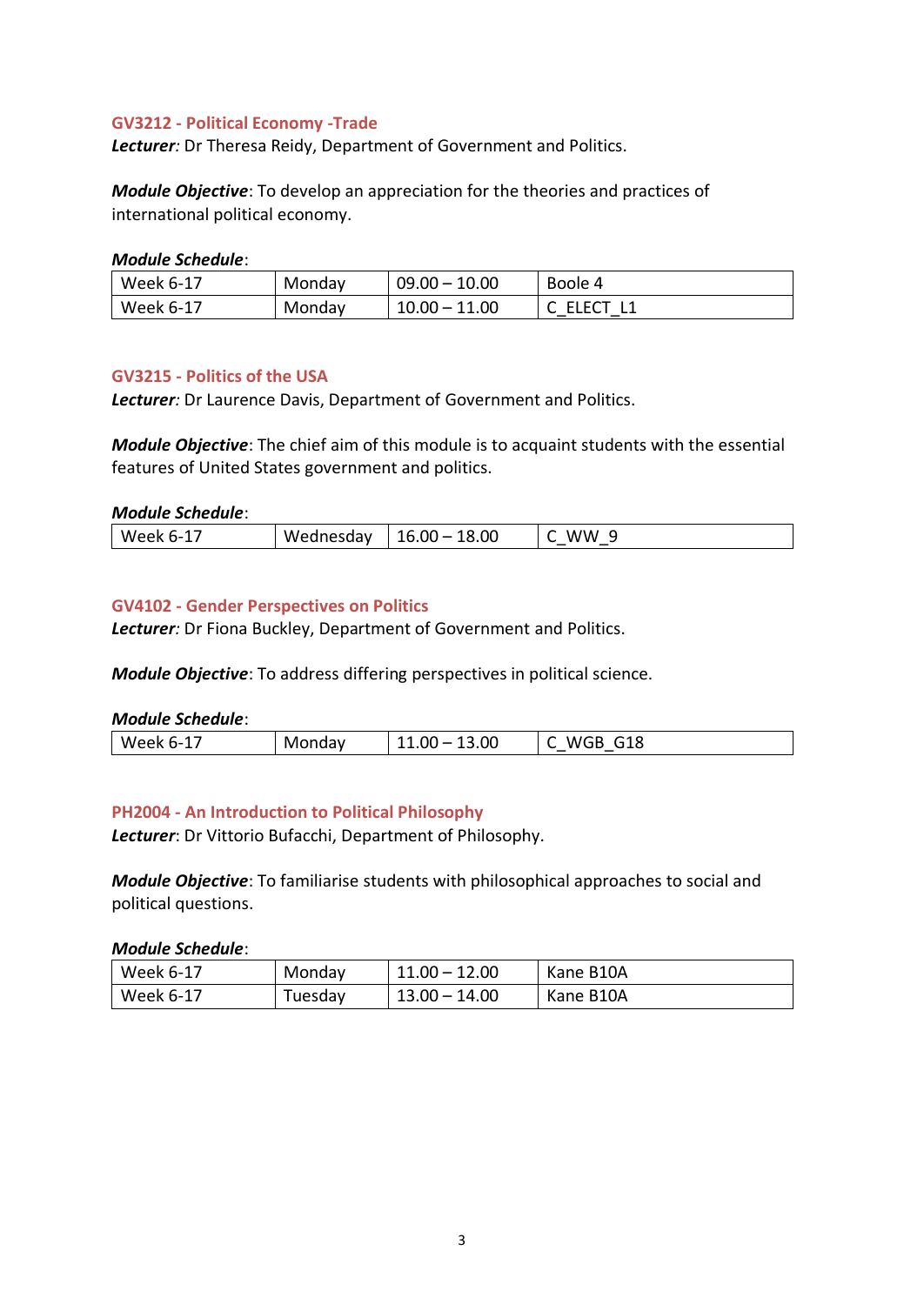# **PH2034 - Capitalism and Welfare**

*Lecturer:* Prof Don Ross, Department of Philosophy.

*Module Objective*: To identify and discuss key concepts in the history and institutional evolution of capitalism, and the relationships between these concepts and institutions and human welfare.

# *Module Schedule*:

| Week 6-17 | Tuesdav  | $11.00 - 12.00$ | <b>CE G10</b> |
|-----------|----------|-----------------|---------------|
| Week 6-17 | Thursday | $10.00 - 11.00$ | Boole 1       |

# **PH2035 - Roman Political Thought: Cicero**

*Lecturer:* Dr. Vittorio Bufacchi, Department of Philosophy.

*Module Objective*: To identify and discuss the importance of the Roman Republic on contemporary debates in political philosophy, and in particular to understand the contribution of Cicero to Western philosophy.

# *Module Schedule*:

| Week 6-17 | Monday    | $15.00 - 16.00$ | C WGB G13 |
|-----------|-----------|-----------------|-----------|
| Week 6-17 | Wednesday | $13.00 - 14.00$ | C WGB G15 |

# **SECOND SEMESTER MODULES**

# **ES2022 - The European Union & the International System**

*Lecturer:* Dr Jerome Aan De Wiel, School of History.

*Module Objective*: To survey the international context of the European Union.

#### *Module Schedule*:

| Week 24-35 | Wednesday   $16.00 - 18.00$ | C GG LT (Room TBC) |
|------------|-----------------------------|--------------------|
|            |                             |                    |

#### **ES2032 - Mediterranean Politics**

*Lecturer:* Ms. Katherine McGarry, European Studies, School of History.

*Module Objective*: To develop a detailed knowledge of the government and politics of certain Mediterranean member states of the European Union.

| Week 24-35 | Thursday | $10.00 - 11.00$ | $\vert$ C WW 9 (Clash with GV2239)<br>(Room TBC) |
|------------|----------|-----------------|--------------------------------------------------|
| Week 24-35 | Thursday | $13.00 - 14.00$ | $\vert$ C WW 9 (Room TBC)                        |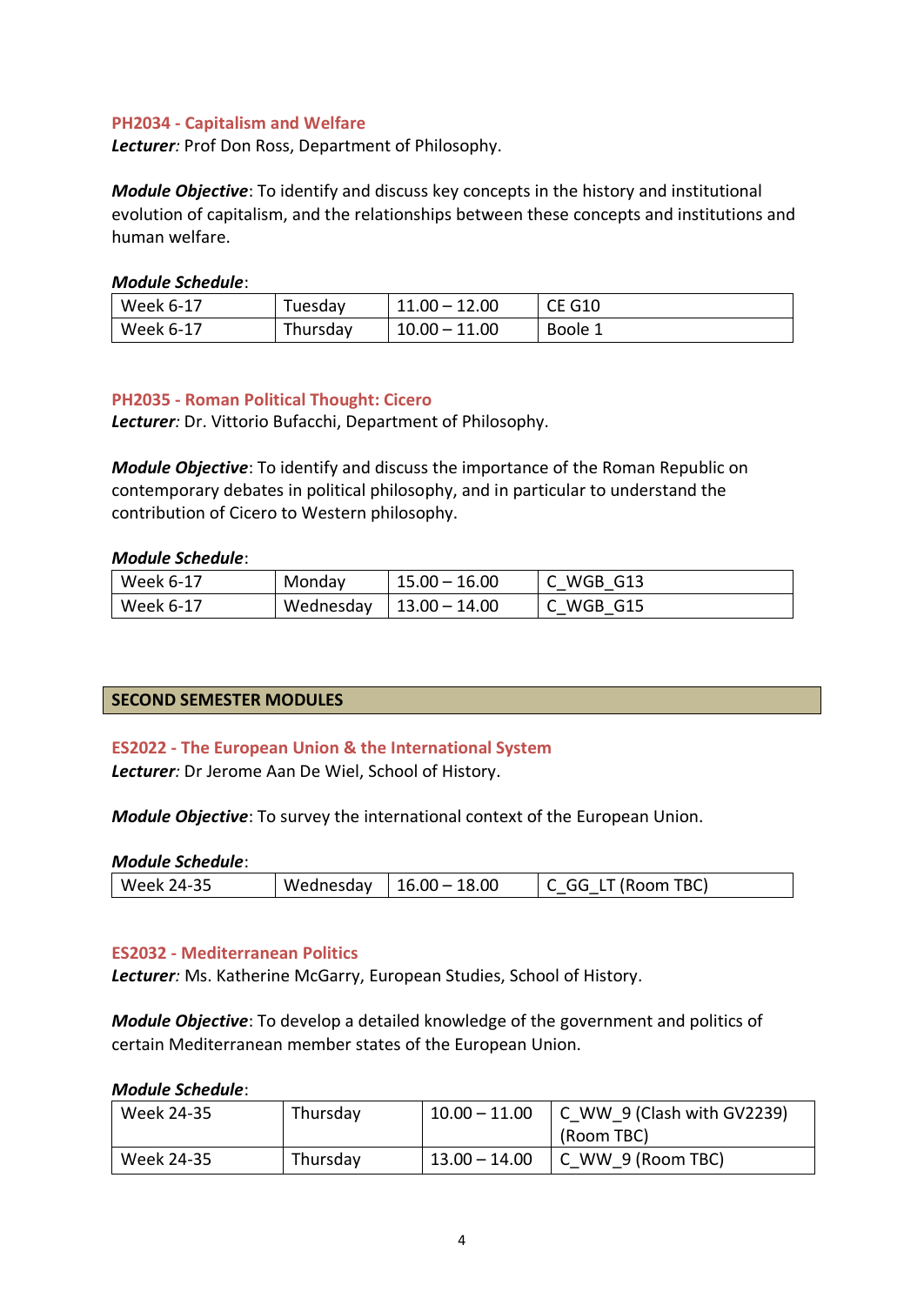# **ES2033 - Model European Union**

*Lecturer:* Ms. Katherine McGarry, European Studies, School of History.

*Module Objective*: To give students an opportunity to develop communication and negotiating skills by participating in simulated Summit Meetings, over two days, of the European Council and the Council of the EU.

#### *Module Schedule*:

| 24-35                    | TBC)       |
|--------------------------|------------|
| .3.00                    | )RB        |
| Week                     | 123 (Room) |
| 11.00                    | ᅩᅩ         |
| $\overline{\phantom{a}}$ |            |

# **HI2048 - 1989 Revolutions: Poland and East Central Europe - Transition to democracy** *Lecturer:* Dr Bozena Cierlik, School of History.

*Module Objective*: To examine the collapse of communist system in East Central Europe and the post-1989 struggle for democracy in the region. The Polish case will be examined closely as the example of this process.

#### *Module Schedule*:

| 14-35<br><b>Week</b> | . I d.V | .00<br>м | TBC)<br>, Room<br>. . |
|----------------------|---------|----------|-----------------------|
|----------------------|---------|----------|-----------------------|

#### **GV2229 - Citizen Participation**

*Lecturer:* Dr Clodagh Harris Department of Government and Politics.

*Module Objective*: To examine political mobilisation and public participation in the democratic process.

#### *Module Schedule*:

| Week 24-35 | Wednesday | $12.00 - 13.00$ | Room TBC |
|------------|-----------|-----------------|----------|
| Week 24-35 | Wednesday | $13.00 - 14.00$ | Room TBC |

#### **GV2239 - Chinese Politics**

*Lecturer:* Dr Niall Duggan, Department of Government and Politics.

*Module Objective*: Introduction to the Politics of Modern China

| ONLINE (Clash with ES2032)<br>Thursday<br>$09.00 - 11.00$<br>Week 24-35 |
|-------------------------------------------------------------------------|
|-------------------------------------------------------------------------|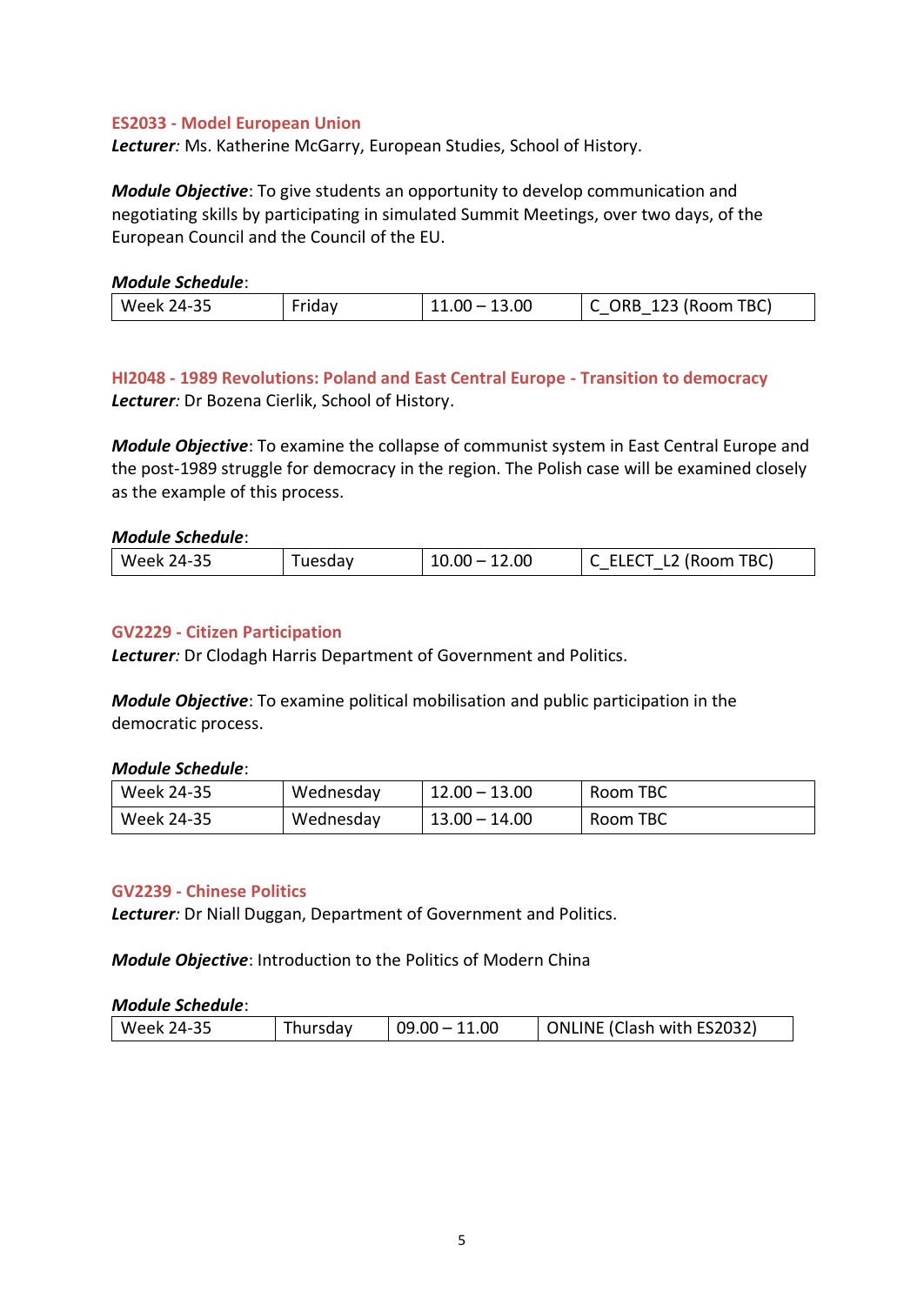# **GV2241 Elections and Voting**

*Lecturer*: Dr Liam Weeks, Department of Government and Politics.

*Module Objective*: On completion of this module, students should have an appreciation and understanding of contemporary political behavior.

#### *Module Schedule*:

| .              |         |                       |             |
|----------------|---------|-----------------------|-------------|
| 24-35<br>Week. | hursdav | ـ8.00<br>1 O<br>16.00 | TBC<br>Room |

# **GV3210 - Conflict and Conflict Resolution**

*Lecturer:* Dr Niall Duggan, Department of Government and Politics.

*Module Objective*: To develop an understanding of conflict, conflict prevention and conflict resolution.

#### *Module Schedule*:

| $\sim$ $-$<br>.00<br>$-$<br>TDC<br>/4-35<br>w<br>.<br>.UC<br>$\sim$<br>DU<br>.dv<br>-- |
|----------------------------------------------------------------------------------------|
|----------------------------------------------------------------------------------------|

# **PH2012 - Knowledge and Reality**

*Lecturer:* Dr. Bengt Autzen, Department of Philosophy.

*Module Objective*: To critically assess a number of philosophical positions on the nature and possibility of knowledge.

#### *Module Schedule*:

| Week 24-35 | Monday    | $13.00 - 14.00$ | Room TBC |
|------------|-----------|-----------------|----------|
| Week 24-35 | Wednesday | $11.00 - 12.00$ | Room TBC |

#### **PH2017 - Feminist Philosophy**

*Lecturer:* Dr Margaret Steele, Department of Philosophy.

*Module Objective*: To critically assess a number of philosophical positions regarding feminism.

| Week 24-35 | Fuesdav  | $14.00 - 15.00$ | Room TBC |
|------------|----------|-----------------|----------|
| Week 24-35 | Thursdav | $15.00 - 16.00$ | Room TBC |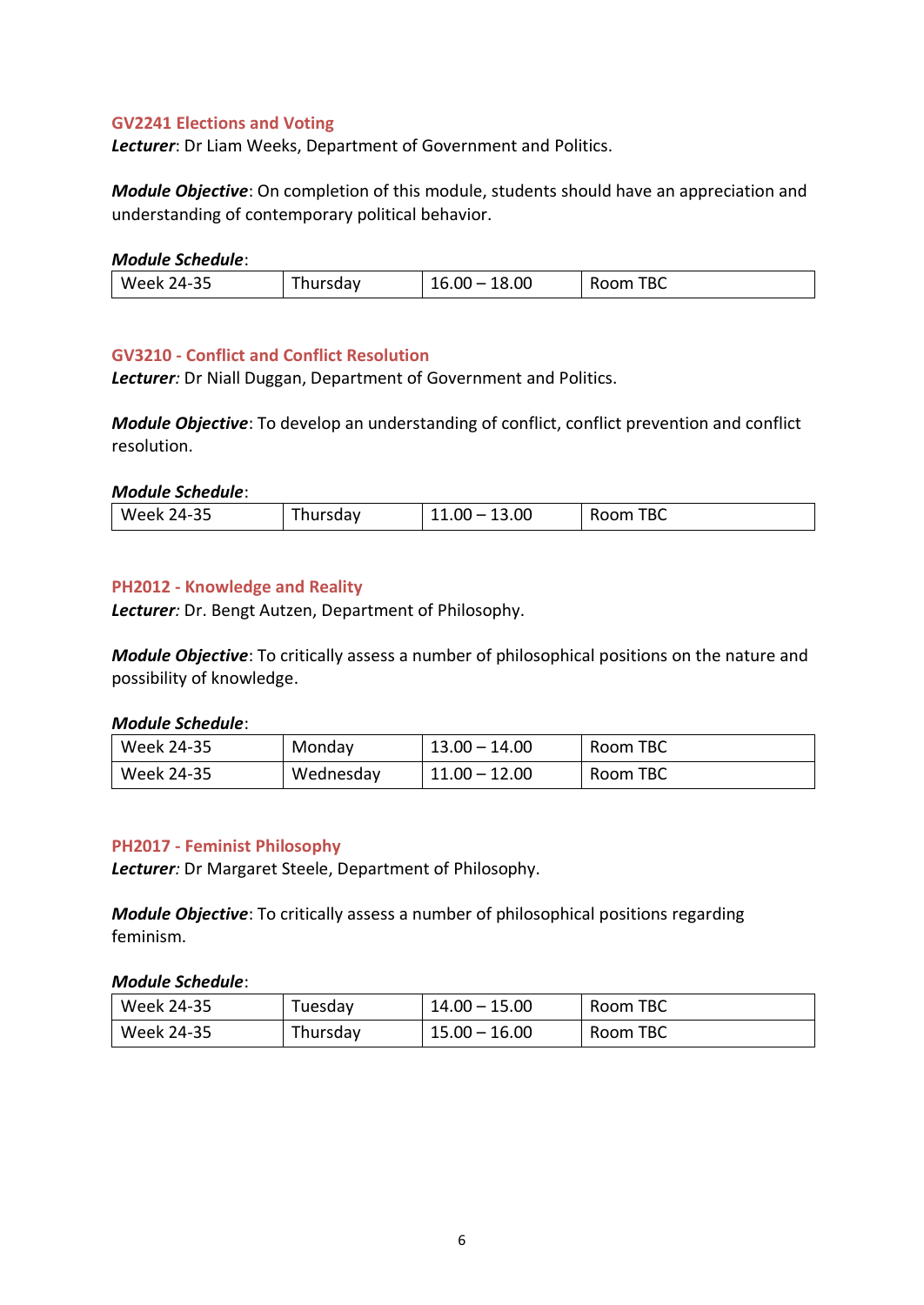# **PH2018 - Violence and War**

*Lecturer:* Dr Vittorio Bufacchi, Department of Philosophy

*Module Objective*: To study the main ethical and political issues involved in political violence, especially in war.

#### *Module Schedule*:

| Week 24-35 | Monday    | 10.00-11.00     | Room TBC |
|------------|-----------|-----------------|----------|
| Week 24-35 | Wednesday | $14.00 - 15.00$ | Room TBC |

# **PH2028 - Applied Ethics**

*Lecturer:* Dr Margaret Steele, Department of Philosophy

*Module Objective*: To introduce students to a selection of moral theories, and understand how these theories can be applied to real case-studies.

#### *Module Schedule*:

| Week 24-35 | Tuesday  | $15.00 - 16.00$ | Room TBC |
|------------|----------|-----------------|----------|
| Week 24-35 | Thursday | $16.00 - 17.00$ | Room TBC |

**STUDENTS ARE ADVISED TO TAKE PARTICULAR NOTE OF THE FOLLOWING INFORMATION ABOUT ASSIGNMENT SUBMISSION ARRANGEMENTS AND THE UNIVERSITY'S PLAGIARISM POLICY:**

**Work which is submitted late shall be assigned a mark of zero (or a Fail Judgement in the case of Pass/Fail modules)**

# **1. University Policy on handling plagiarism**

- a) As soon as possible after the submission, the lecturer reviews the assignments and checks for plagiarism.
- b) Where plagiarism is suspected, the lecturer informs the head of department (HoD) and the relevant administrator.
- c) Where plagiarism is established, a meeting is scheduled with the student to outline/explain the case of plagiarism and the penalty to be applied. This meeting is attended by lecturer and HOD (or HOD's nominee). The penalty to be applied is at the discretion of the HOD.
- d) The lecturer advises the relevant administrator of the outcome of the meeting. Communication is sent to the student by the HoD/Administrator.
- e) In cases where the plagiarism is adjudged to be particularly egregious, the HoD and the team will complete the Student Records and Examinations Office (SREO) policy template report and forward it to the SREO. Communication is sent to the student to outline what was discussed at the meeting and the penalty to be applied. This communication will also advise the student of their options under the University's Breach of Examination Regulations process.